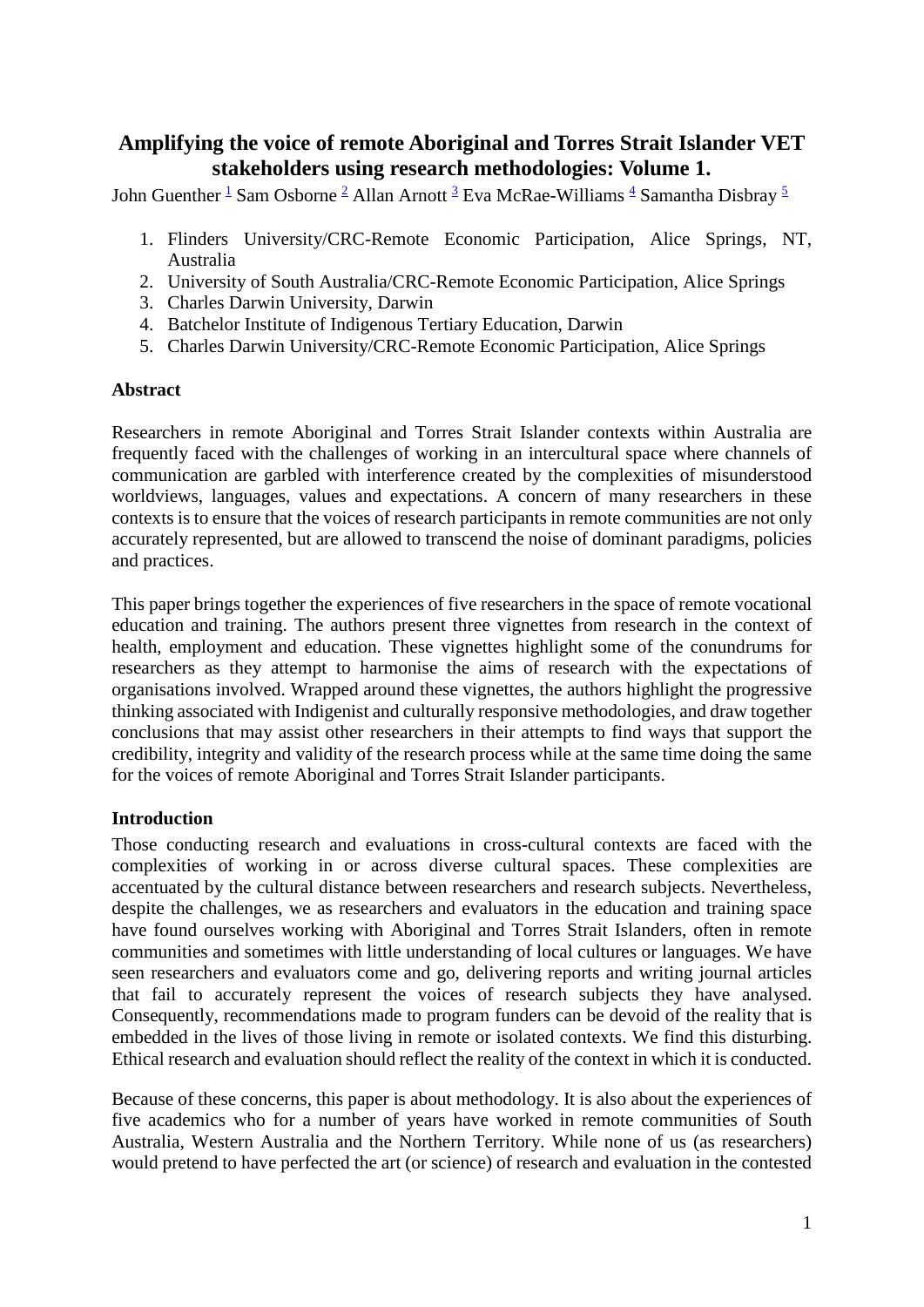and complex spaces we work in, our experiences have led us to position our methodological approaches in such a way that wherever possible the voices of those we work with are amply strengthened to allow the research process to be of benefit and value to all concerned. To this end we offer three vignettes from our work in three vocational contexts: in language research, with Aboriginal community researchers, and with health workers. From these brief stories, we distil some practice principles that could be applied more generally to vocational education and training research, particularly in remote Aboriginal and Torres Strait Islander communities.

But first, we turn our attention to the literature. We consider the pragmatic and ethical challenges for commissioners of research projects and researchers in remote contexts with all its complexities. Then we review literature about methodological responses to research in intercultural contexts.

### **Literature review**

### <span id="page-1-0"></span>*Challenges for commissioners and researchers in intercultural contexts*

There is nothing simple about research and evaluation in remote Aboriginal and Torres Strait Islander communities. Attempts to simplify research processes are fraught with challenges of time, cost, distance, language, culture and ethics. Some of these can of course be ameliorated by good professional practice [\(Downe et al. 2012\)](#page-10-0) but arguably formulaic approaches do not overcome the challenges of the complexity itself. The challenge for researchers is often as much about complexity as it is about cultural difference.

There has been considerable discussion about complexity in the field of evaluation research. Rogers [\(2008\)](#page-10-1), following arguments presented by Glouberman and Zimmerman [\(2002\)](#page-10-2), differentiates between simple, complicated and complex evaluations. Simple interventions are those where there is a clear cause and effect relationship [\(Patton 2008: 372\)](#page-10-3). Complicated evaluations are those where interdisciplinary and cross-jurisdictional governance structures result in the need for more negotiation to secure agreement on evaluation parameters to occur. At the same time, there are multiple and simultaneous causal strands, and different causal mechanisms for this in different contexts. Complex evaluations, by contrast, are those where outcomes are achieved through non-linear feedback loops and where outcomes are emergent and where measures cannot be determined in advance. Rogers [\(2008\)](#page-10-1) suggests:

...it is complex interventions that present the greatest challenge for evaluation and for the utilization of evaluation, because the path to success is so variable and it cannot be articulated in advance. (p. 31)

She proposes that for complex interventions an evolving logic model may be required or alternatively 'a series of logic models can be developed alongside development of the intervention, reflecting changes in the understanding' (p. 39). Funnell and Rogers also suggest that what is required is 'an agile heuristic that can be revised and combined repeatedly' [\(Funnell](#page-10-4)  [and Rogers 2011: 79\)](#page-10-4).

Complexity however, is not just about predicting outcomes or their causes through a single strand or simultaneous or multiple cause and effect diagrams. Evaluations are also complex because of the context. That is, depending on context, a theory of change model may work well in one context and not in another. Burton et al. [\(2006: 307\)](#page-9-0) suggest a number of context factors that contribute to complexity. These include (among others): history of previous attempts at involvement; socio-demographic profile; the state of local voluntary and community sector; availability of resources; and timing of interventions.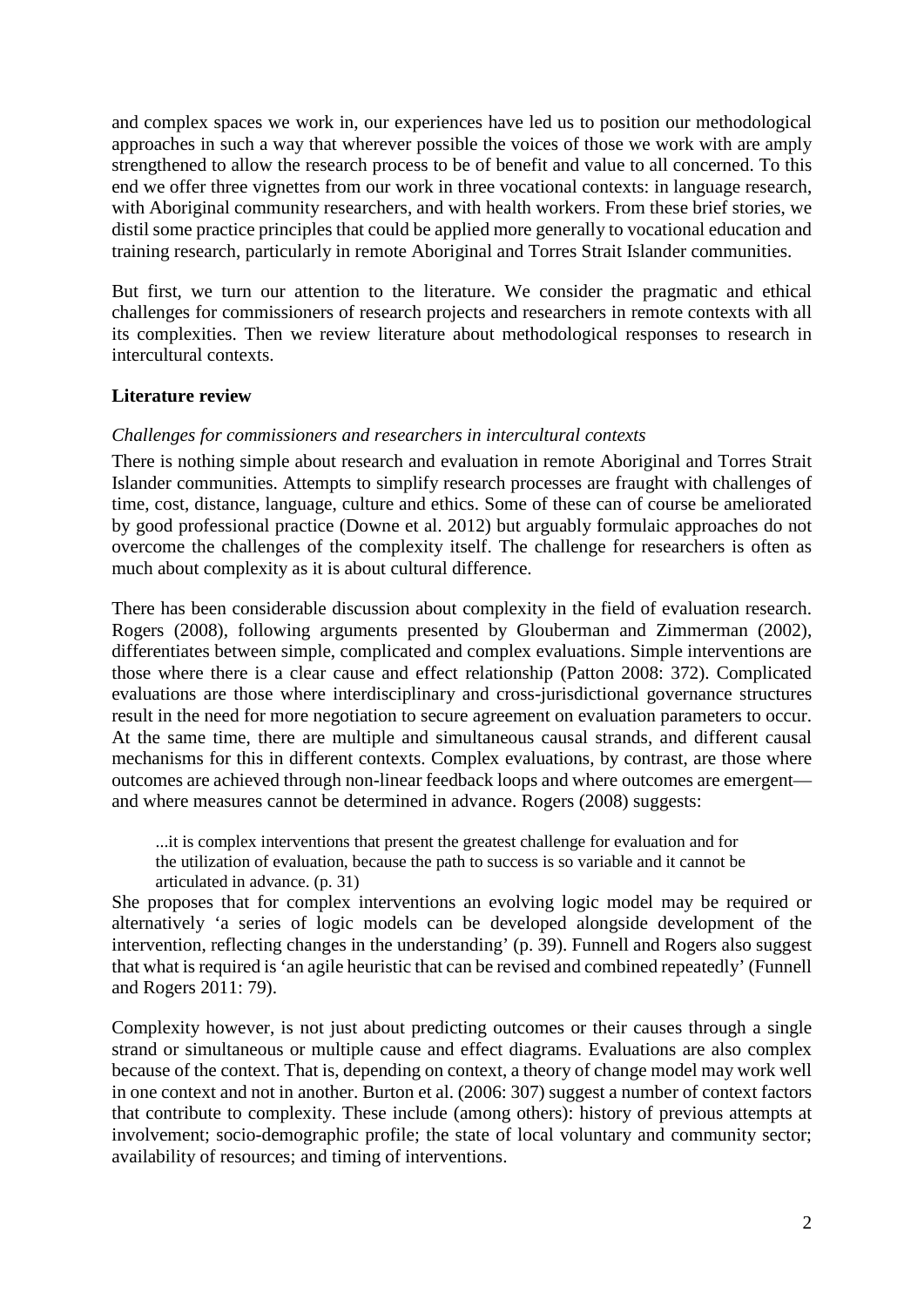Besides complexity, part of the challenge in the intercultural context of Aboriginal and Torres Strait Islander community research lies with the researchers and evaluators themselves [\(Guenther 2008\)](#page-10-5). In some cases, there is an uneasy tension between being an apparently objective researcher, as is often expected in summative evaluations, and an actively involved 'insider' [\(Guenther and Falk 2007\)](#page-10-6) as happens often in formative or developmental research and evaluation processes. Is it possible to maintain an appropriate balance of objectivity and subjectivity when formative and summative approaches are merged?

Others have grappled with the same issues and have acknowledged the potential for conflict of interest and ethical compromise [\(Conley-Tyler 2005;](#page-10-7) [Caracelli 2006;](#page-9-1) [Yang and Shen 2006\)](#page-11-0). One way that research institutions try to address these concerns is through the promotion and requirement for ethical processes and procedures to be followed [\(Australian Institute of](#page-9-2)  [Aboriginal and Torres Strait Islander Studies 2011;](#page-9-2) [Australasian Evaluation Society Inc. 2013\)](#page-9-3). However, having policies and procedures in place does not necessarily mean that research and evaluation will be truly ethical [\(Williams et al. 2011\)](#page-11-1). The following example offered by Roorda and Peace [\(2009\)](#page-10-8) in New Zealand, focuses on the ethical issues in the first stage, when evaluations are being designed and commissioned.

The evaluation objectives were defined by the agency prior to the RFP being posted on the Government … website. Contractors responding to the RFP were expected to put forward an evaluation approach as part of their proposal (due three weeks after the RFP was posted). This approach allowed little opportunity for considering Māori interests and the level and nature of Māori involvement in the project… few officials are aware of just how much time is "sufficient time" or the kind of resources necessary to allow more than a cursory consultation with community stakeholders… at the end of the day, the deadlines for reporting are a more persuasive motivation than perfect process. *(pp. 82-84)*

Although Roorda and Peace were writing about New Zealand processes, Australian processes are very similar, leading to the situation described by Scougall [\(2006\)](#page-10-9) below.

The expectations placed on an evaluator working in an Indigenous context are often great. The ideal is someone in close relationship with the community, employing culturally sensitive methods, fostering broad community involvement, transferring evaluation skills and contributing to a process of empowerment and positive social change. The hard reality is that evaluators are most often outsiders with limited resources and precious little time to spend in the field… They are typically short on contextual understanding and need to work across many project sites. *(p. 49)*

These design and commissioning issues can lead to problems in the fieldwork phase. With overly rigid parameters, if new insights arise from the interaction of Indigenous community members and the evaluators, the timing and the parameters of the contract may not allow them to be addressed. Chesterton [\(2003\)](#page-9-4) gives an example where the evaluation task was to look at placement options for Aboriginal children in Australia, but where the importance of family support that would decrease the need for such placements emerged as a more important issue during the evaluation. However, the framework was set in advance, and was not suited to the inclusion of broader issues.

<span id="page-2-0"></span>Many of the ethical breaches raised most often by evaluators concern the final stages of projects, when reports are finalised and when the information in the submitted reports is used for decision-making. Issues cited [\(for example in Markiewicz 2008\)](#page-10-10) included managers or funders trying to influence evaluations, applying pressure to report a more positive or a more negative result than the evaluators felt was warranted, or to use information gained in an evaluation focused on program improvement for other purposes, such as 'accountability'.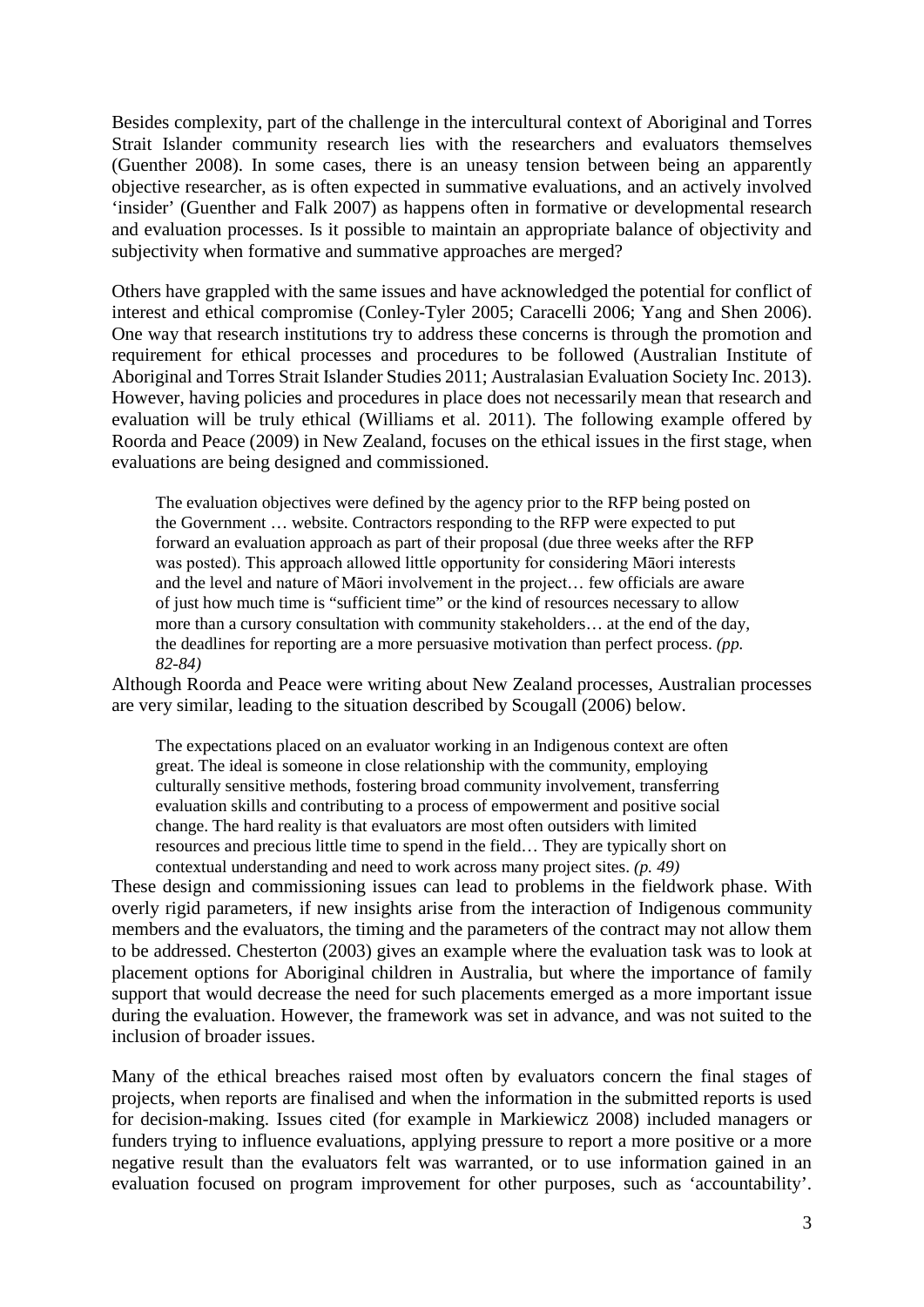Accountability can be conceptualised in many ways, including community accountability [\(Scougall 2006\)](#page-10-9), but in this case the term appears to refer to programs being held accountable for justifying their funding by delivering targets. Note that in these examples the ethical breaches were caused by the actions of those commissioning and/or using the evaluation information, rather than by anything the evaluators had done. Ethical evaluations involve many stakeholders.

#### <span id="page-3-0"></span>*Methodological responses to intercultural research*

How do researchers and evaluators deal with these challenges? There are several methodological approaches that researchers work with in the intercultural research space. To varying degrees, the methods discussed below allow (or do not allow) for involvement of both Indigenous and non-Indigenous researchers.

At one end of the spectrum there are those who would argue that indigenous peoples should be the only ones to engage in research on or about other indigenous peoples. This is in part a reaction to colonisation and imperialist views of the world and the subsequent struggles for self-determination among indigenous peoples [\(Smith 2012\)](#page-10-11). It is also a reaction to being researched 'on'. The term 'Indigenist' research is a way of recognising the importance of indigenous ways of knowing, being and doing—epistemologies, ontologies, axiologies and methodologies—as an alternative paradigm separate from western paradigms [\(Rigney 1999;](#page-10-12) [Martin 2003;](#page-10-13) [2008;](#page-10-14) [Moreton-Robinson and Walter 2009;](#page-10-15) [Chilisa 2012\)](#page-10-16).

Indigenists resist the positivist and postpositivist methodologies of Western science because these formations are too frequently used to validate colonizing knowledge about indigenous peoples.[\(Denzin and Lincoln 2008: 11\)](#page-10-17)

There are however indigenous critiques of Indigenist research. Nakata et al [\(2012\)](#page-10-18) in particular, challenge the validity of 'teaching students to 'resist' Western inscriptions of the Indigenous and take up Indigenous ones' (p. 136). They suggest instead an approach:

that makes spaces for the exploration of ideas, that insists on critical reflection on the limits of all thinking on both sides, and that requires the development of better language for navigating such intricate and complex entanglements of meaning. *(p. 136)*

A recognition of the contested nature of knowledge led some academics to promote the idea of the 'cultural interface' [\(Nakata 2007;](#page-10-19) [Yunkaporta and McGinty 2009\)](#page-11-2) where new knowledge could be created that was not necessarily 'Indigenous' nor western. The simplistic idea that taking on an Indigenous standpoint necessarily divorces the researcher from the colonised and hegemonic space of western research philosophies is not universally supported. There is a recognition by some that the complexity and contested nature of knowledge along with the nature of the researcher's role as both an insider and outsider is a reality [\(Tur et al. 2010\)](#page-10-20).

What does this then mean for non-Indigenous researchers? One consequence of the Indigenist movement may be to dissuade non-Indigenous researchers from engaging in the contested space and so decolonise the field. Some non-Indigenous researchers may ask if their contribution can be legitimate or how to reconcile the complicity in whiteness while 'acknowledging Indigenous sovereignties' [\(Koerner et al. 2009: 204\)](#page-10-21). Surely there can be a 'productive dialogue between indigenous and critical scholars' [\(Denzin and Lincoln 2008: 2\)](#page-10-17). Chilisa [\(2012\)](#page-10-16) suggests that this can be achieved through collaborative partnerships between researchers and communities and 'partnership of knowledge systems' (p. 297).

The non-Indigenous researcher can never adopt Indigenist methodologies nor claim to operate from Indigenous standpoints. However, they can adopt positions that are congruent with the goals and needs of indigenous peoples in a respectful way. This is partly achieved through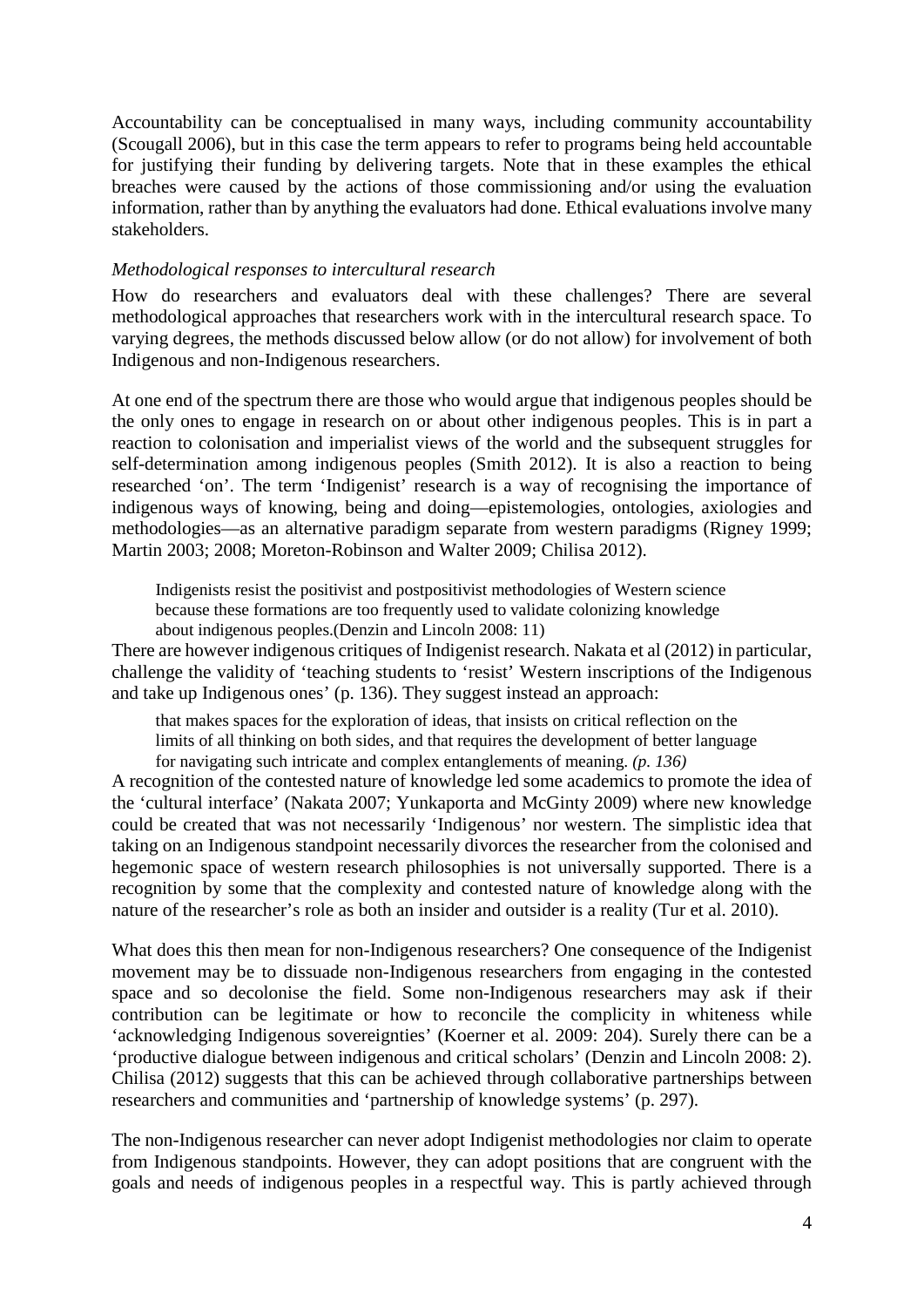cultural sensitivity [\(Liamputtong 2010\)](#page-10-22). It could be argued that 'insiders'—those who belong to the group of those being researched—are better placed to conduct meaningful research than those who are 'outsiders'. However, the binaries of insider and outsider are not necessarily as straightforward as they may seem. It is possible for example, for Indigenous researchers to be outsiders in their cultural group by virtue of the knowledge and power they hold or their 'class, gender and perceived outsider status' [\(Liamputtong 2010: 121\)](#page-10-22). Bishop [\(2011: 18\)](#page-9-5) argues that researchers in Kaupapa Māori contexts need not attempt to empower or emancipate subjugated others, but rather 'to listen to and participate with those traditionally "othered" as constructors of meanings of their own experiences and agents of knowledge'. The point here is that cultural outsiders can play a role in meaningful research in Indigenous contexts.

Notwithstanding the above caveats, there is a case for intercultural methodologies that are collaborative, participatory and reflexive. Nicholls [\(2009\)](#page-10-23) argues that these methodologies require the researcher to cede control of the research agenda. Christie [\(2011\)](#page-10-24) goes further in his argument for 'generative research' where the control of the research agenda is built collaboratively from the ground up. In a similar way, Bainbridge et al [\(2013\)](#page-9-6) advocate for a merging of decolonising methodologies with constructivist approaches of grounded theory for the 'coconstruction of knowledge' (p. 286) for the purpose of 'delivering social change for the common good' (p. 277).

There are of course other methodological approaches which would not privilege Indigenous voice in the ways described above. Methodologies that work on positivist assumptions [\(see for](#page-10-25)  [example Lincoln et al. 2011\)](#page-10-25), which are widely used in the fields of science, could not contemplate the notions of alternate realities, let alone the possibilities for subjective, reflexive or interpretive approaches to data gathering and analysis. We set any arguments about those issues aside for others to debate. However, based on our understanding of the literature and our own experiences in the field, we see the importance of research and evaluation that draws on and amplifies the ontologies, epistemologies and axiologies of those we engage with. It is to these experiences we now turn.

# **Vignettes**

The following vignettes give some practical examples of VET research in the context of very remote Australia, which describe an array of issues and approaches. The vignettes have one element in common. They all relate to research in a challenging vocational learning setting. The first considers language research with language workers; the second draws on the experience of working with community researchers in a project about vocational pathways in remote communities; and the third involves research on Aboriginal Health Workers with vocational qualifications.

### *Vignette 1: Language research*

This vignette highlights the importance of collaborative approaches to cross-cultural work and draws on language research and adult learning in the context of the longitudinal 'Aboriginal Child Language Acquisition' project in the research site Tennant Creek, to explore this. Collaboration in this project involved discussions with community members to jointly set the research questions, to regularly review findings and develop ways to disseminate information. To achieve this, we held regular community meetings and engaged Indigenous researchers, who co-authored research outputs [\(Morrison and Disbray 2008\)](#page-10-26). At the end of the project, we workshopped and created a video newsletter to share the findings. These practices were integral to the research process, rather than demands or add-ons, and it was fortunate that the commissioning organisation was supportive of this approach.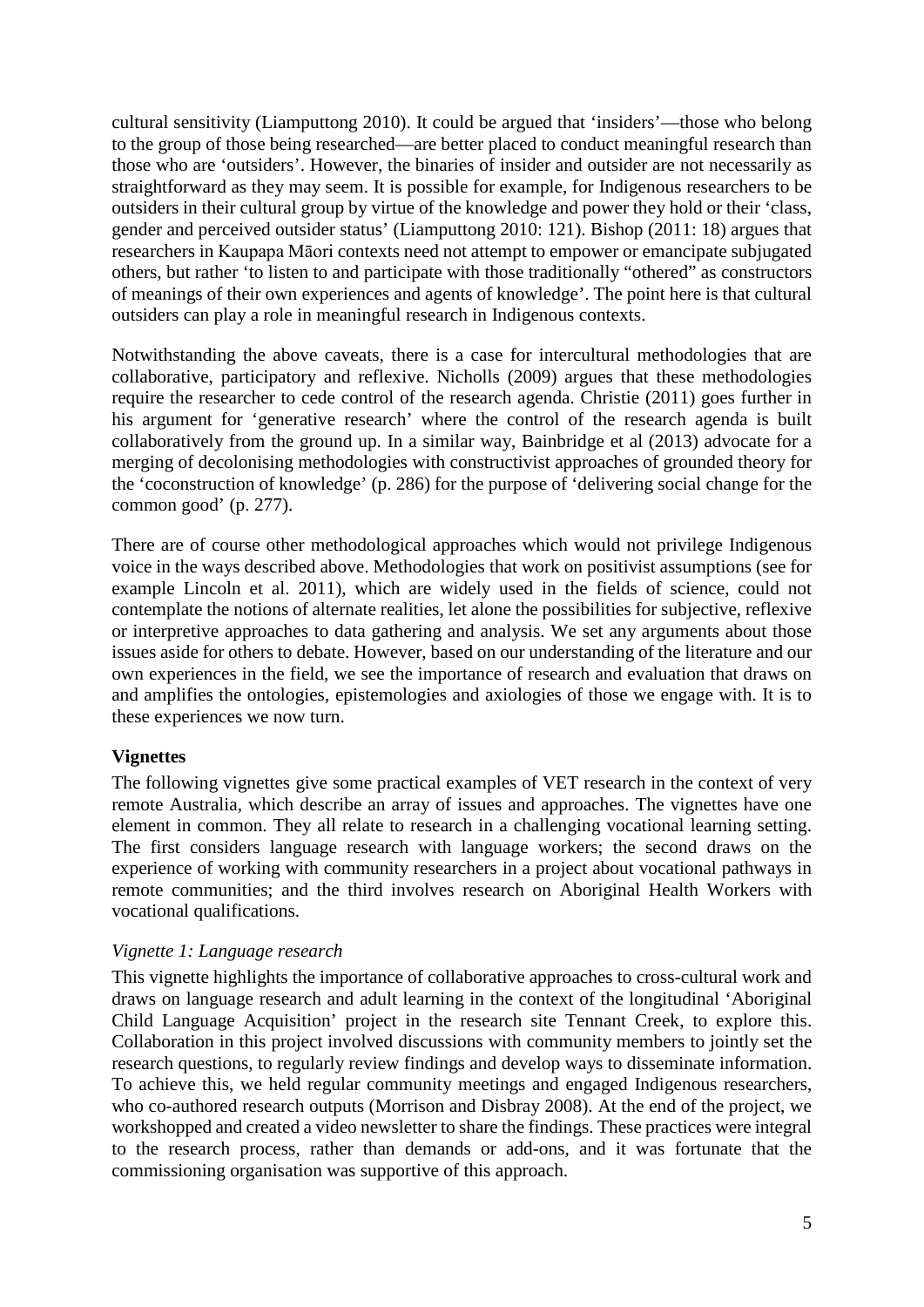The Indigenous people involved in this study were motivated to take part to influence change, in this case in their children's educational lives. Having a voice is intimately related to one's own language. Across Australia Aboriginal and Torres Strait Islander people have expressed deep commitment to their traditional and contemporary languages; as means of communication, expressions of identity and symbols of cultural attack and survival. This research offered opportunities for language speakers to engage in and own the research.

As research 'outsiders' working on project-based learning in language related work in remote Australia it was essential for us to 'let go of the reins' and allow ground-up formulation and development [\(see Woods and Carew 2008\)](#page-11-3). Working collaboratively, in contexts such as research or education and training, can present challenges in meeting organisational demands and constraints. These have to be mediated, and in this project the researchers' roles included this function. For Aboriginal people, research often means a loss of voice. Sincere and thoughtful collaboration, as used in this language research project, can avoid this.

### *Vignette 2: Engaging community researchers*

In recent data collection activity, the Pathways to Employment project within the Cooperative Research Centre for Remote Economic Participation (CRC-REP) conducted a series of conversational style interviews across the APY (Anangu Pitjantjatjara/Yankunytjatjara) lands in central Australia to document community experiences and perceptions of school based and post-school training opportunities that have a particular focus on employment pathways. In the scoping stages of the research the principal researcher attended a research training workshop and travelled through APY country with an Anangu researcher and a colleague who is a former APY lands educator, with fluency in one of the local languages. During these activities work orientated and social relationship building opportunities occurred and shared understandings around the theoretical frameworks and aims of the study naturally developed between all three people. This initial investment of funds and time by the principal researcher paid dividends for the future stages of the project.

As the project progressed it had to be acknowledged that the time and funds that would have been required for the principal researcher (based in Darwin), to build the necessary relationships that enable relevant and meaningful data collection was beyond the scope of the project resources. In response to this, the principal researcher engaged the Anangu researcher to conduct the required interviews, with on the ground support from by the former APY educator. As there was already an established relationship and a mutual understanding of the project, preparation for the interviews could occur through telephone conversations without the need for the principal researcher to travel to the APY lands. The Anangu researcher and former APY educator did not have the limitations of the principal researcher's distance and disconnect from the field. As already locally embedded and connected individuals they were able to quickly identify relevant interview participants. By drawing on their long standing relationships and existing trust, a deeper level of conversation was far more easily arrived at during the interviews. Investing project funds in this engagement of locally connected and embedded individuals has provided the project with significantly more meaningful data than if the principal researcher had collected information on a fly in fly out basis. Alternatively the costs and time associated with the principal researcher building relationships and developing at best a minimal sense of local connectedness would have been exorbitant.

### *Vignette 3: Aboriginal health workers*

In this research we were tasked with gathering personal information on health and wellbeing among a group of Aboriginal workers in a selection of remote communities across the Northern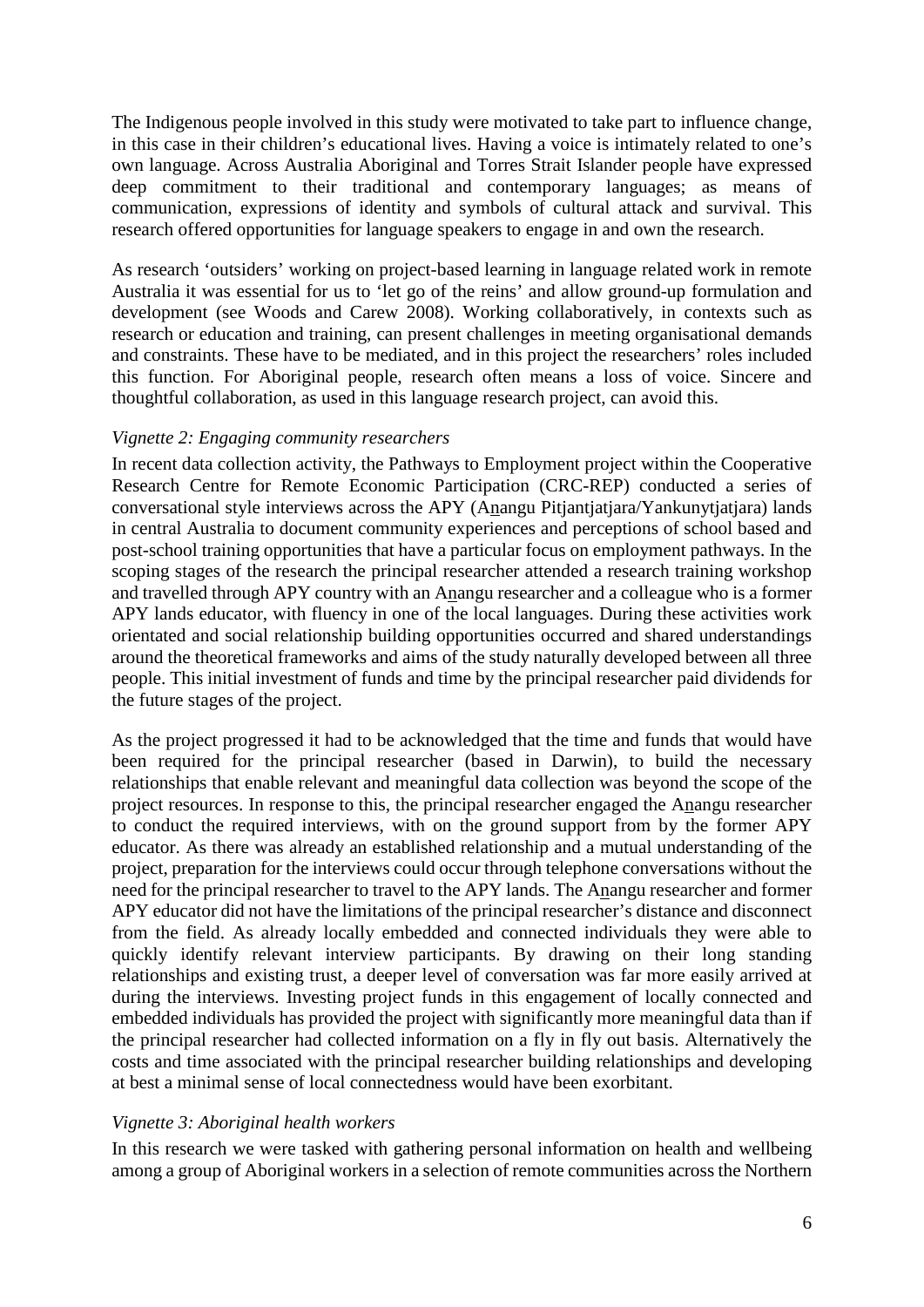Territory. Previous research with non-Indigenous workers from the same agency had relied on an online questionnaire. However, it was predicted that gathering personal information in this cross-cultural setting could pose particular challenges and tensions, and we decided that a focus group approach would provide a better response rate and better quality information.

Both data collection approaches are underpinned by western ideological and philosophical perspectives, and have well known and documented strengths and weaknesses. When choosing methodologies, we weigh up advantages and disadvantages, while maintaining the integrity of our data collection approach. In substituting a questionnaire with a focus group method, we felt it vital to work with an Indigenous researcher. We were able to engage an Aboriginal elder with extensive networks and integrated relationships across the communities in question and who had or could build trusting relationships in a short period of time. This is not possible for a non-Indigenous outsider without already established relationships in that community. Inclusion of the Indigenous researcher's cultural knowledge in the design, data collection, and reporting of the project were also crucial. Importantly, the Indigenous researcher was able to establish the family and land connections between herself and many of those in the focus groups, thus enabling cultural and social elements such as kin obligations and reciprocities to be drawn upon.

In this project, the non-Indigenous researchers remained a support to the Indigenous researcher—on the one hand enjoying the social discussion that needs to take place, while attending to monitoring and data collection protocols and acting as a 'critical friend'. This 'critical friend' role meant we spent time challenging our own assumptions and adding to our learning—an important part of the collaborative approach.

### **Discussion: Common threads and key lessons**

Our collective experience shows that remote communities are often complex and contested spaces where various clans are attempting to live and, to various degrees, manage a range of cultural, social and political issues. In general there is suspicion of research, and in some locations a distinct distrust and dislike based on being researched 'on' (not 'with'). Moreover there is concern with not seeing their real voices emerge and not having any say or control over the research or the use of its results. More importantly we are talking about a different cultural milieu with a different ontological and epistemological base to western culture where, for example, who owns, authorises and expresses knowledge may be a mystery to a non-Indigenous person; and where protocols and communication processes frame and mediate all relationships within the social and natural world through ritual, ceremony and language.

### *Investment in time*

In each of the vignettes, there is some description of an extended planning and preparation process that included local Aboriginal and Torres Strait Islander people in adjustment and adaptation of methodologies, community consultation and information dissemination. This investment of time needs to be accounted for in the scoping, project management and budgeting processes of the research or evaluation project. While this may cause tensions for commissioners and funders with time and financial pressures, it is vital for the sake of quality research processes, that this time is planned.

# *Importance of relationships*

Another common thread in the vignettes (and related to the investment of time) is the significance of building relationships—both with local community researchers and to some extent with communities. The vignettes highlight several ways that this can be done. It can be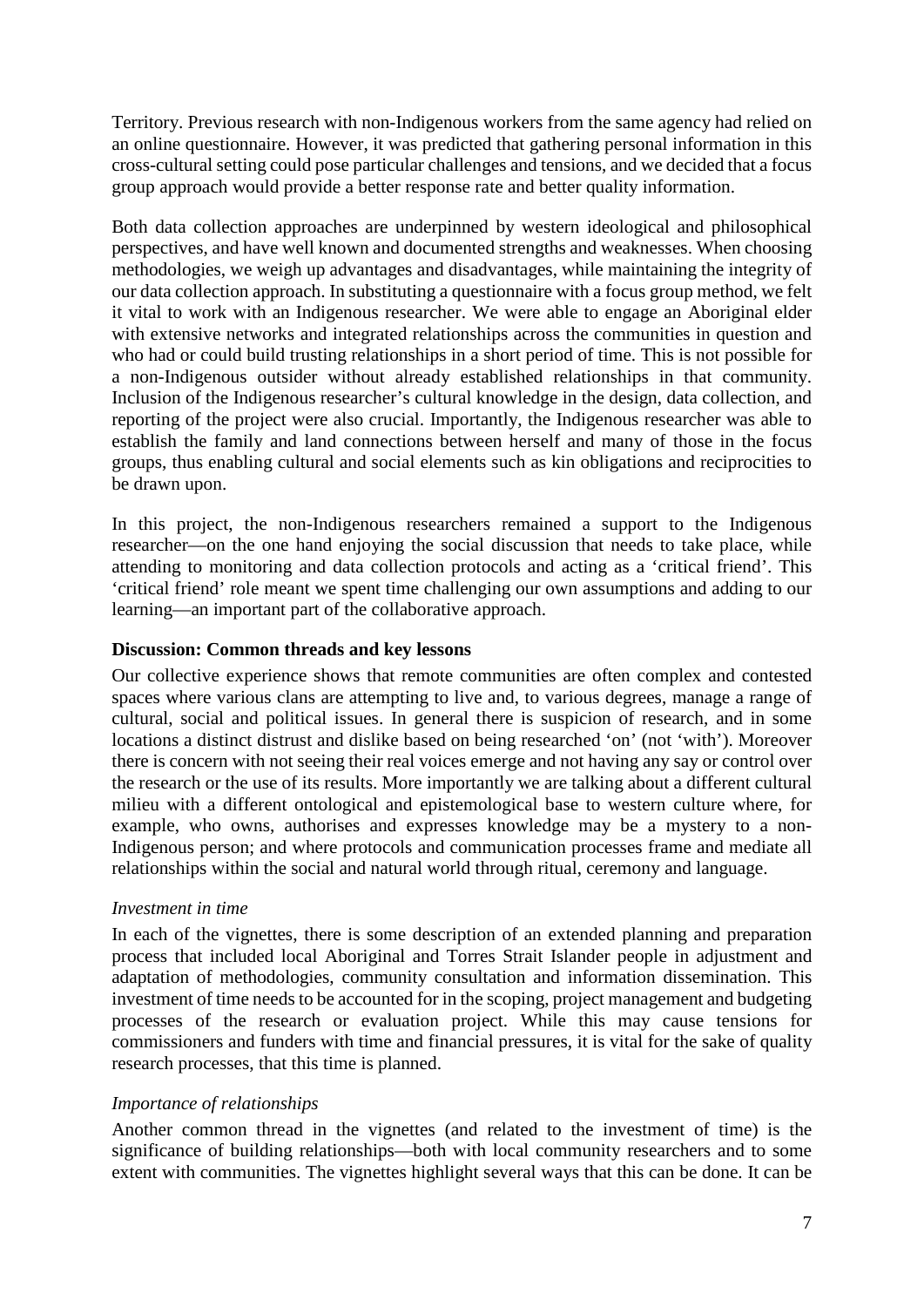done through community meetings and consultations (as demonstrated in the language research vignette), through a collaborative approach used to workshop the frame of the project (as in the community researcher vignette) or vicariously through the mediation of a trusted broker with existing relationships and connections into communities (as demonstrated in the health worker project). In all of these examples, the trust that is built up or pre-existing allows for a much freer flow of information from respondents.

Long standing relationships affirm the understanding that researchers have ethical and relational responsibilities to participants and the broader community in the research process. Insider researchers are often aware that conducting ethical and responsible research is of utmost importance to preserve and protect the long term, multifaceted relationships that already exist.

### *Ownership and relevance*

The language research vignette demonstrates how the relevance of a research project can motivate local people to own the research process and its outcomes—the research itself is part of the community's desire for cultural maintenance and for expression of its identity. In a similar way, the community researcher example allowed for local people to engage in a discussion in their own language in such a way that would allow for Anangu theoretical and philosophical underpinnings to be incorporated into the design of survey instruments and the subsequent analysis of data. The challenges faced by the commissioners of the health worker evaluation were related to this as well. On the one hand they wanted to understand the perspectives of local Aboriginal people living in remote communities, but the survey instrument they had recommended was disconnected from the ways that those remote health workers saw the issues. The shift away from a structured quantitative survey instrument to a more open semi-structured instrument allowed for the participants to more freely express their views about the issues presented. In all cases described, the process allowed for local engagement in the research.

### *Improved data quality*

One of the consequences of the forgoing factors is that data quality is better than it would have been without time, relationships, ownership and relevance. By 'quality' we mean that the data has greater trustworthiness, validity and reliability as they relate to the ontological, epistemological and axiological positions of those being researched [\(see Chilisa 2012: 171 for](#page-10-16)  [a discussion on a 'postcolonical indigernous framework' for validity\)](#page-10-16). The research and evaluation projects behind the vignettes are built on an understanding that attention to the factors discussed will allow for local participants' voices to be better articulated.

### *Outsider and insider roles*

None of the vignettes adopted Indigenist methodologies. While we do not deny the importance of Indigenist approaches (see page [4\)](#page-3-0), there are some benefits that accrue from the bringing together of western and Aboriginal and Torres Strait Islander philosophies and practices. One of the reasons is that while Indigenist approaches will also result in improved data quality, a collaborative approach drawing on the knowledge systems of non-Indigenous outsiders will allow for the amplified voices to be relayed, translated and interpreted in such a way that ensures the integrity of the research participants. Again, it may be possible for an Indigenist approach to do justice to this. However, the importance of having a critical friend from the alternative, hegemonic knowledge system can ensure that the intended outcomes of a commissioned piece of research or evaluation are conveyed with integrity to the research planning process, along with the opportunities that meaningful knowledge exchange brings from the data gathering and analysis process. This is where the ideas of Nakata's [\(2007\)](#page-10-19)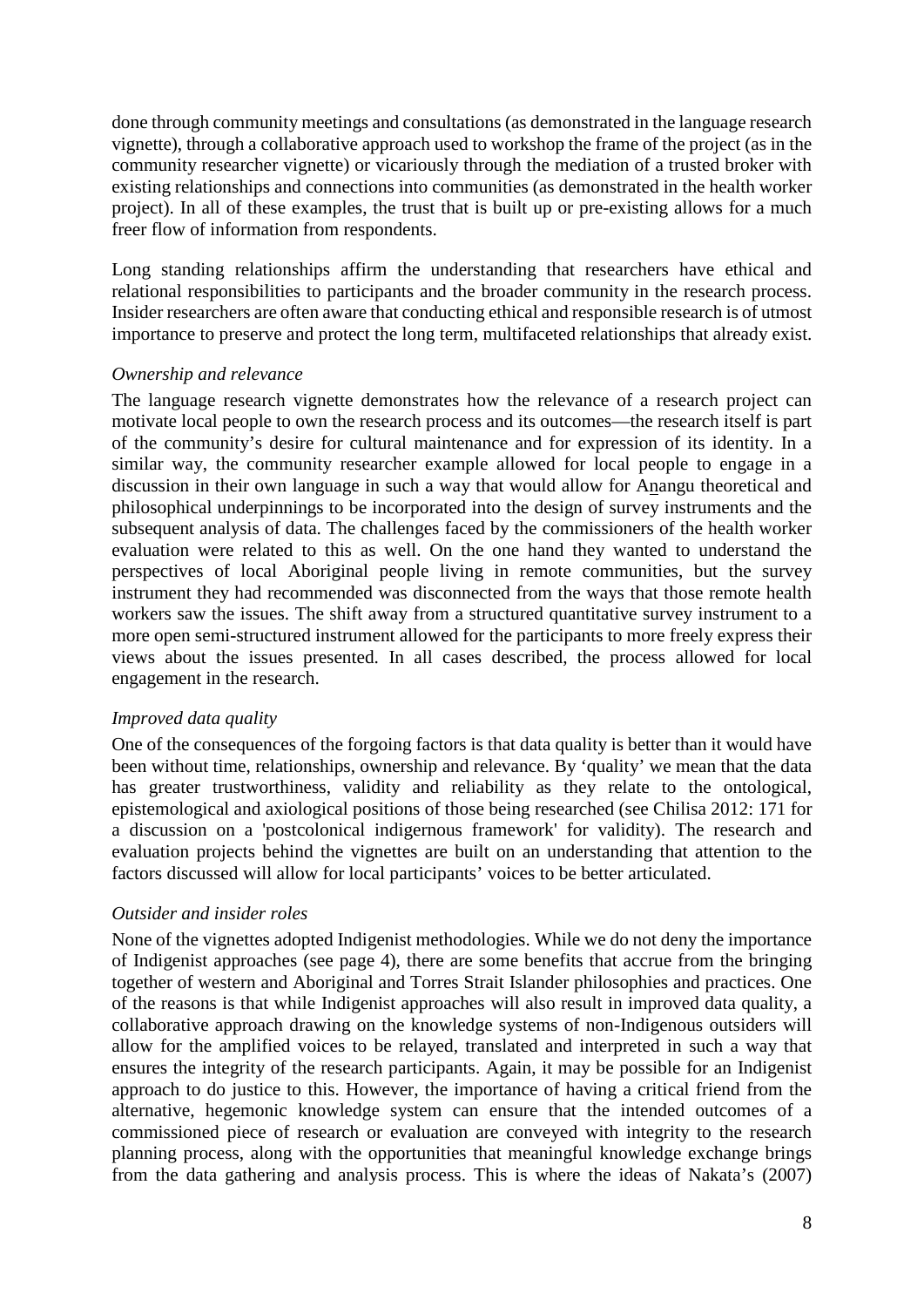'Cultural interface' concept comes into its own. The knowledge that is created is neither indigenous nor western. There is something of a generative approach to the knowledge creation process as proposed by Christie [\(2011\)](#page-10-24).

Working collaboratively, in contexts such as research or education and training, can mean facing challenges in meeting organisational demands and constraints, for example in delivering prescribed outputs, which may not have meaning in the remote community. These demands have to be mediated. For Aboriginal people, it often means losing their voice. Sincere and thoughtful collaboration can avoid this. Engaging well connected and trusted community members as researchers creates opportunities for non-Indigenous researchers to be responsive and adaptable to community events and circumstances, and allows room to quickly explore alternative opportunities where remote community situations can tend to be unpredictable. The brokering of insider/outsider relationships in the role of researcher allows the research to quickly move through the necessary stage of building trust and highlighting the mutual benefits of engaging in research with participants.

# *Managing complexity*

None of this should suggest to the reader that what we are proposing is simple. There is an inherent complexity associated with the kind of work described in the three vignettes. That complexity is exemplified in the community researcher vignette where the principal researcher was based 2000km away from the research site. It is also exemplified in the health worker project where the expectations of the funder for neat measurable quantitative findings had to be managed so that the methods shifted to qualitative processes and analysis. The messiness of research and evaluation in remote contexts (as discussed earlier, page [2\)](#page-1-0) is par for the course for experienced researchers but is nothing less than a double bogie for the research commissioner, who looks for answers to the problems governments want to address in policy. For example, in the community researcher project, which looked at training and employment pathways for Anangu, the simple solution might involve connection between training and a real job, say at the Ayers Rock Resort. The result of the research, while not discussed in the vignette, threw up the complexities of managing expectations of potential employers and potential employees.

# *Ethical issues*

Interwoven through all of the above are a several ethical issues and tensions. Some of these tensions arise for researchers and evaluators as they go about their work, though more often than not, as discussed in the literature (see page [3\)](#page-2-0), the ethical issues relate to the application of findings. For example, in the health worker example, the evaluators had no control over what happened to the report, despite the best intentions of all concerned to ensure that the voices of participants were reported accurately and with integrity, giving respect to their ontological and axiological positions. The report could sit on the shelf (and nothing might happen), the recommendations may be accepted and then not acted on, or the report could be used for genuine reform for the benefit of health workers. These are consequences that are hard to predict at the planning stage of a project despite the best intention of all parties involved in the process to ensure that ethical guidelines are not simply given lip service, but fully embraced.

# **Conclusions**

In this paper we have attempted to draw together the research and evaluation experiences of five non-Indigenous researchers, working in vocational learning contexts in the complex intercultural milieu of remote Australian communities. We have done this to highlight the concerns we have about the way that research is conducted and used in remote contexts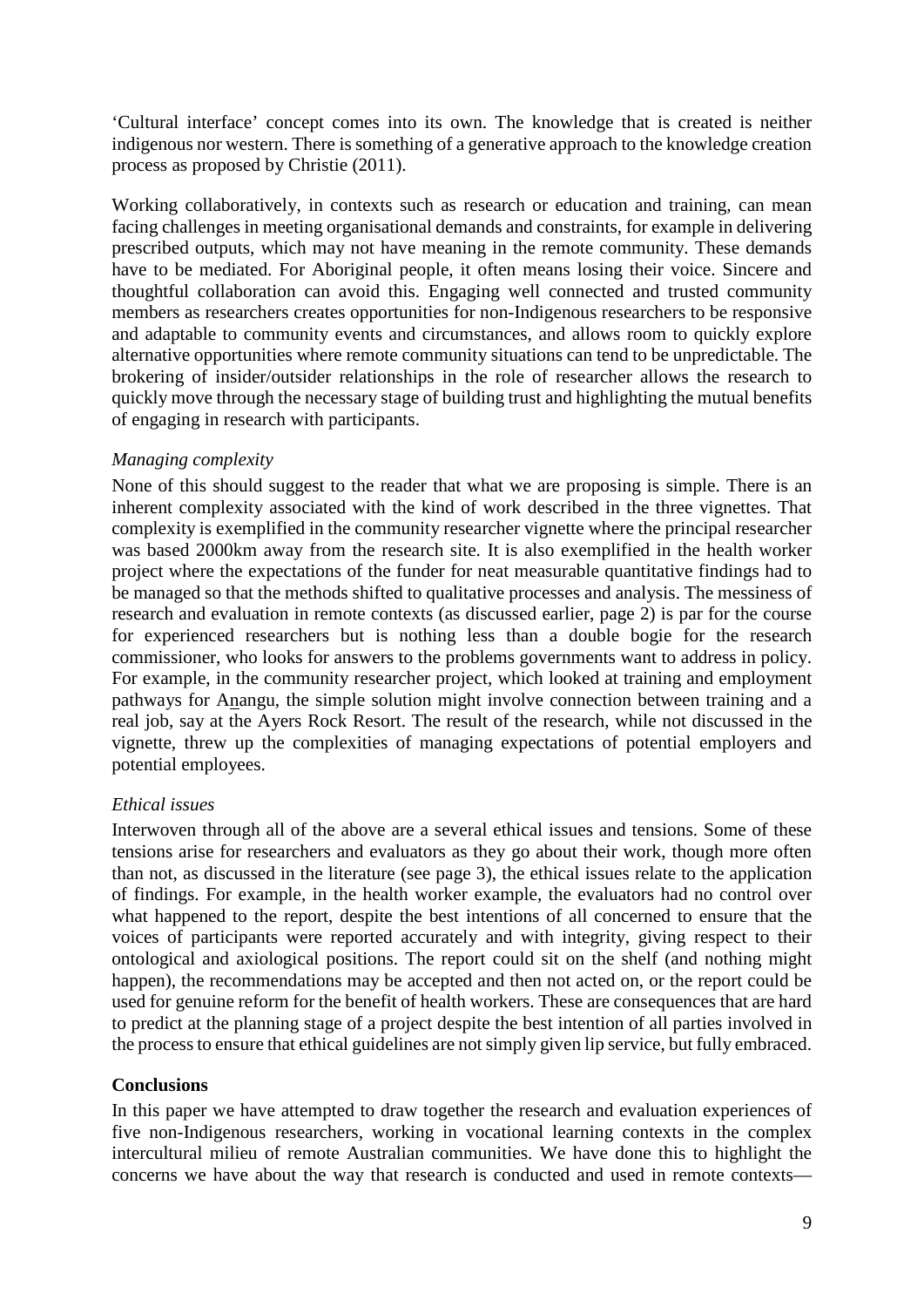where the voices of Aboriginal and Torres Strait Islander peoples are sometimes muted as a result of research processes, rather than amplified as they should be.

There can be a temptation for those of us who are non-Indigenous to not engage in the discussion about research in this kind of cross-cultural research because of our race status, aligned as it may be to the hegemonic power structures of the dominant culture. However our experiences, as illustrated briefly in three vignettes, support a view that non-Indigenous researchers and evaluators can and should play a role in research that is genuinely collaborative and respectful of the ontological, epistemological and axiological positions of those we work with in remote communities. That role is one of a mediator and a trusted critical friend—an 'outsider' that works collaboratively and constructively with 'insiders'.

Our experiences confirm what much of the literature tells us, that this is a complex, contested and somewhat messy space to work in. They also confirm a few important practice principles that are worth bearing in mind. Firstly, if research work in this space is to amplify Aboriginal and Torres Strait Islander voice it must allow for enough time for a mutual understanding and negotiation of the space. Secondly, trusted relationships are of paramount importance. Failure to attend to this principle leads to distrust and suspicion and muting of the Aboriginal and Torres Strait Islander voice. Thirdly, if the process is owned by those who are the participants in research, then it will be embraced and valued by them. Fourthly, as a consequence, data quality will improve. Fifthly, when there is good collaboration, outsider and insider roles complement each other. Sixthly, while complexity is a given for those of us who are experienced in this space, it is not a given for commissioners. Expectations therefore need to be managed. Finally, and cutting across all of the above are a number of ethical issues which are hard to predict. The hardest of these is what happens to the research after it is completed.

We acknowledge that the research and evaluation community has a long way to go on the path which leads to amplification of voice beyond volume 1. And in an alternate sense, this very brief overview of issues and principles is just volume one of a multi-volume work.

#### **Acknowledgement**

The work reported in this publication was supported by funding from the Australian Government Cooperative Research Centres Program through the Cooperative Research Centre for Remote Economic Participation (CRC-REP). The views expressed herein do not necessarily represent the views of the CRC REP or Ninti One Limited or its participants. Errors or omissions remain with the author.

#### **References**

- <span id="page-9-3"></span>Australasian Evaluation Society Inc. (2013), *Guidelines for the ethical conduct of evaluations*, Retrieved March 2014 fro[m http://aes.asn.au/images/stories/files/membership/AES\\_Guidelines\\_web.pdf.](http://aes.asn.au/images/stories/files/membership/AES_Guidelines_web.pdf)
- <span id="page-9-2"></span>Australian Institute of Aboriginal and Torres Strait Islander Studies (2011), *Guidelines for Ethical Research in Australian Indigenous Studies (GERAIS)*, AIATSIS. Canberra, Retrieved November 2011 from [http://www.aiatsis.gov.au/research/docs/GERAISjune2011.pdf.](http://www.aiatsis.gov.au/research/docs/GERAISjune2011.pdf)
- <span id="page-9-6"></span>Bainbridge, R., Whiteside, M. and McCalman, J. (2013). "Being, Knowing, and Doing: A Phronetic Approach to Constructing Grounded Theory With Aboriginal Australian Partners." *Qualitative Health Research* **23**(2): 275-288.
- <span id="page-9-5"></span>Bishop, R. (2011). *Freeing Ourselves*, Rotterdam, Sense Publishers.
- <span id="page-9-0"></span>Burton, P., Goodlad, R. and Croft, J. (2006). "How Would We Know What Works?: Context and Complexity in the Evaluation of Community Involvement." *Evaluation* **12**(3): 294-312.
- <span id="page-9-1"></span>Caracelli, V. J. (2006). "The Evaluator-Observer Comes to the Table: A Moment of Consequential Decision Making." *American Journal of Evaluation* **27**(1): 104-107.
- <span id="page-9-4"></span>Chesterton, P. (2003). "Balancing Ethical Principles in Evaluation: A Case Study." *Canadian Journal of Program Evaluation* **18**(1): 49-60.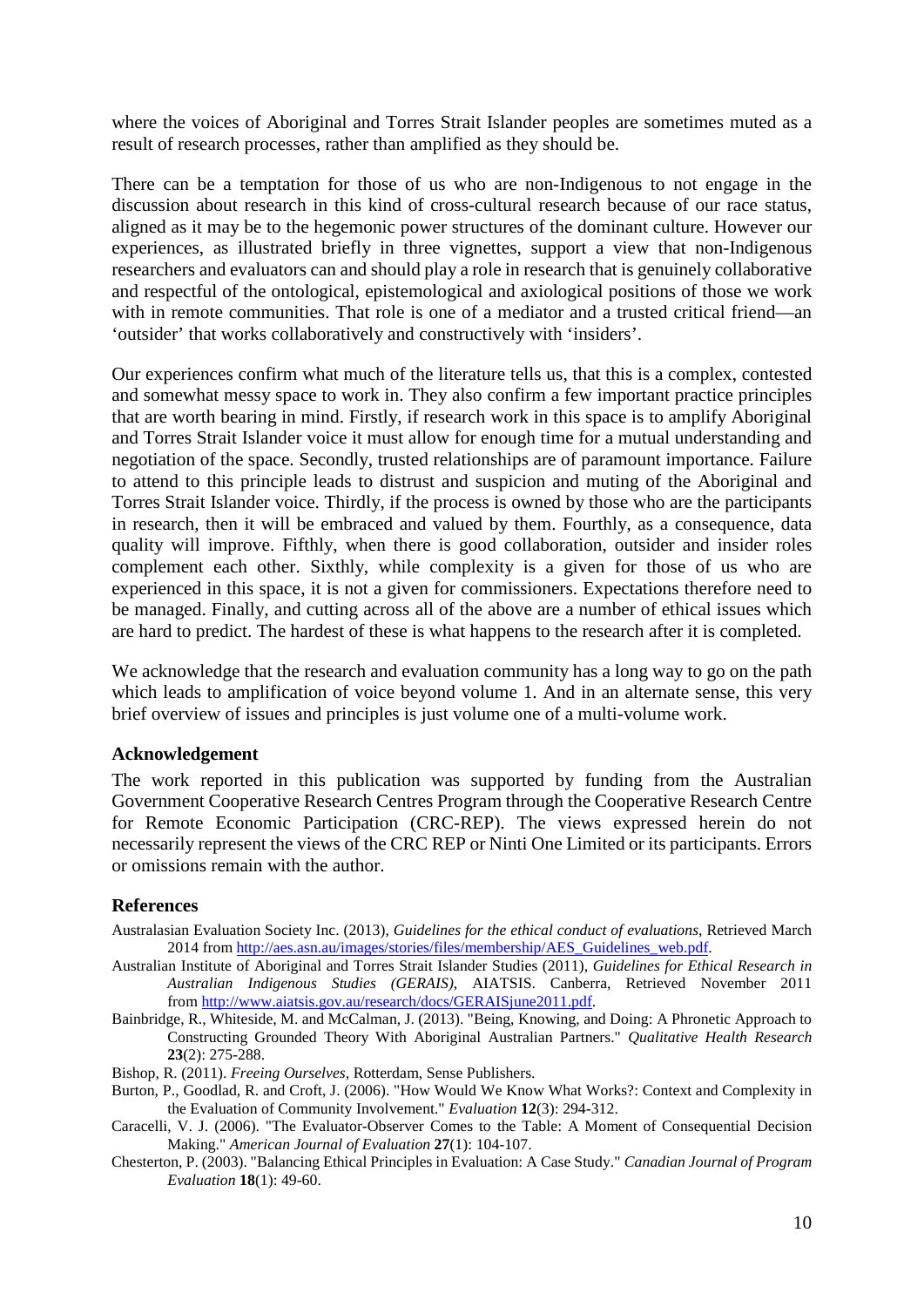<span id="page-10-16"></span>Chilisa, B. (2012). *Indigenous Research Methodologies*, Los Angeles, SAGE Publications.

- <span id="page-10-24"></span>Christie, M. (2011). *Generative research methodology and bottom-up policy work*. SPiLL seminar series, Charles Darwin University, Retrieved March 2012 from [http://www.cdu.edu.au/centres/spill/tim/pdf/Christie\\_Generative\\_Research\\_Methodologies\\_semi](http://www.cdu.edu.au/centres/spill/tim/pdf/Christie_Generative_Research_Methodologies_seminar_transcript.pdf) [nar\\_transcript.pdf.](http://www.cdu.edu.au/centres/spill/tim/pdf/Christie_Generative_Research_Methodologies_seminar_transcript.pdf)
- <span id="page-10-7"></span>Conley-Tyler, M. (2005). "A fundamental choice: internal or external evaluation?" *Evaluation Journal of Australasia* **5**(1 & 2): 3-11.
- <span id="page-10-17"></span>Denzin, N. K. and Lincoln, Y. S. (2008). Introduction: Critical Methodologies and Indigenous Inquiry. *Handbook of Critical and Indigenous Methodologies*. N. K. Denzin, Y. S. Lincoln and L. T. Smith. Thousand Oaks, SAGE Publications**:** 1-20.
- <span id="page-10-0"></span>Downe, J., Martin, S. and Bovaird, T. (2012). "Learning from complex policy evaluations." *Policy & Politics* **40**(4): 505-523.
- <span id="page-10-4"></span>Funnell, S. and Rogers, P. (2011). *Purposeful Program Theory: Effective use of theories of change and logic models*, San Francisco, Jossey Bass.
- <span id="page-10-2"></span>Glouberman, S. and Zimmerman, B. (2002), *Complicated and Complex Systems: What Would Successful Reform of Medicare Look Like?*, *Romanow Papers: Changing health care in Canada*, Commission on the Future of Health Care in Canada, Retrieved October 2009 from [http://www.healthandeverything.org/files/Glouberman\\_E.pdf.](http://www.healthandeverything.org/files/Glouberman_E.pdf)
- <span id="page-10-5"></span>Guenther, J. (2008). *The role of the evaluator in remote contexts*. NARU Public Seminar Series Darwin, Retrieved June 2009 from [http://www.catconatus.com.au/docs/080327\\_NARU\\_role\\_of\\_evaluator.pdf.](http://www.catconatus.com.au/docs/080327_NARU_role_of_evaluator.pdf)
- <span id="page-10-6"></span>Guenther, J. and Falk, I. (2007). *The roles of the evaluator as objective observer and active participant. Are they mutually exclusive?* AES International Conference, Melbourne
- <span id="page-10-21"></span>Koerner, C., Tur, S. and Wilson, C. (2009). Bringing indigenous sovereignties into community partnerships: unpacking racialisation to re-engage indigenous Australian students in education. *The racial politics of bodies, nations, and knowledges*. B. Baird and D. Riggs. Newcastle upon Tyne, UK, Cambridge Scholars Publishing.
- <span id="page-10-22"></span>Liamputtong, P. (2010). *Performing Qualitative Cross-Cultural research*, Cambridge, Cambridge University Press.
- <span id="page-10-25"></span>Lincoln, S., Lynham, S. and Guba, E. (2011). Paradigmatic controversies, contradictions, and emerging confluences, revisited. *The SAGE Handbook of Qualitative Research*. N. Denzin and Y. Lincoln. Thousand Oaks, Sage Publications Inc. **4th Edition:** 97-128.
- <span id="page-10-10"></span>Markiewicz, A. (2008). "The political context of evaluation: what does this mean for independence and objectivity?" *Evaluation Journal of Australasia* **8**(2): 35-41.
- <span id="page-10-13"></span>Martin, K. (2003). "Ways of Knowing, Ways of Being and Ways of Doing: a theoretical framework and methods for Indigenous re-search and Indigenist research." *Journal of Australian Studies*(76): 203-214.
- <span id="page-10-14"></span>Martin, K. (2008). *Please knock before you enter: Aboriginal regulation of outsiders and the implications for researchers*, Brisbane, Post Pressed
- <span id="page-10-15"></span>Moreton-Robinson, A. and Walter, M. (2009). Indigenous Methodologies in Social Research. *Social Research Methods*. M. Walter. South Melbourne, Oxford University Press**:** 1-18.
- <span id="page-10-26"></span>Morrison, B. and Disbray, S. (2008). *Warumungu children and language in Tennant Creek*. Indigenous Languages Conference (ILC) 2007, University of Adelaide, South Australia
- <span id="page-10-19"></span>Nakata, M. (2007). "The Cultural Interface." *Australian Journal of Indigenous Education* **36**(Supplement): 7-14.
- <span id="page-10-18"></span>Nakata, M., Nakata, V., Keech, S. and Bolt, R. (2012). "Decolonial goals and pedagogies for Indigenous studies " *Decolonization: Indigeneity, Education & Society* **1**(1): 120-140.
- <span id="page-10-23"></span>Nicholls, R. (2009). "Research and Indigenous participation: critical reflexive methods." *International Journal of Social Research Methodology* **12**(2): 117-126.
- <span id="page-10-3"></span>Patton, M. (2008). *Utilization-Focused Evaluation*. 4th Edition, Thousand Oaks, Sage Publications.
- <span id="page-10-12"></span>Rigney, L.-I. (1999). "Internationalization of an Indigenous Anticolonial Cultural Critique of Research Methodologies: A Guide to Indigenist Research Methodology and Its Principles." *Wicazo Sa Review* **14**(2): 109-121.
- <span id="page-10-1"></span>Rogers, P. J. (2008). "Using Programme Theory to Evaluate Complicated and Complex Aspects of Interventions." *Evaluation* **14**(1): 29-48.
- <span id="page-10-8"></span>Roorda, M. and Peace, R. (2009). "Challenges to implementing good practice guidelines for evaluation with māori: A pākehā perspective." *Social Policy Journal of New Zealand* **34**: 73-89.
- <span id="page-10-9"></span>Scougall, J. (2006). "Reconciling tension between principles and practice in Indigenous evaluation " *Evaluation Journal of Australasia* **6**(2): 49 - 55.
- <span id="page-10-11"></span>Smith, L. (2012). *Decolonizing methodologies: Research and Indigenous Peoples*. 2nd Edition, London, Zed Books.
- <span id="page-10-20"></span>Tur, S., Blanch, F. and Wilson, C. (2010). "Developing a collaborative approach to standpoint in Indigenous Australian research." *The Australian Journal of Indigenous Education* **39S**: pp.58-67.